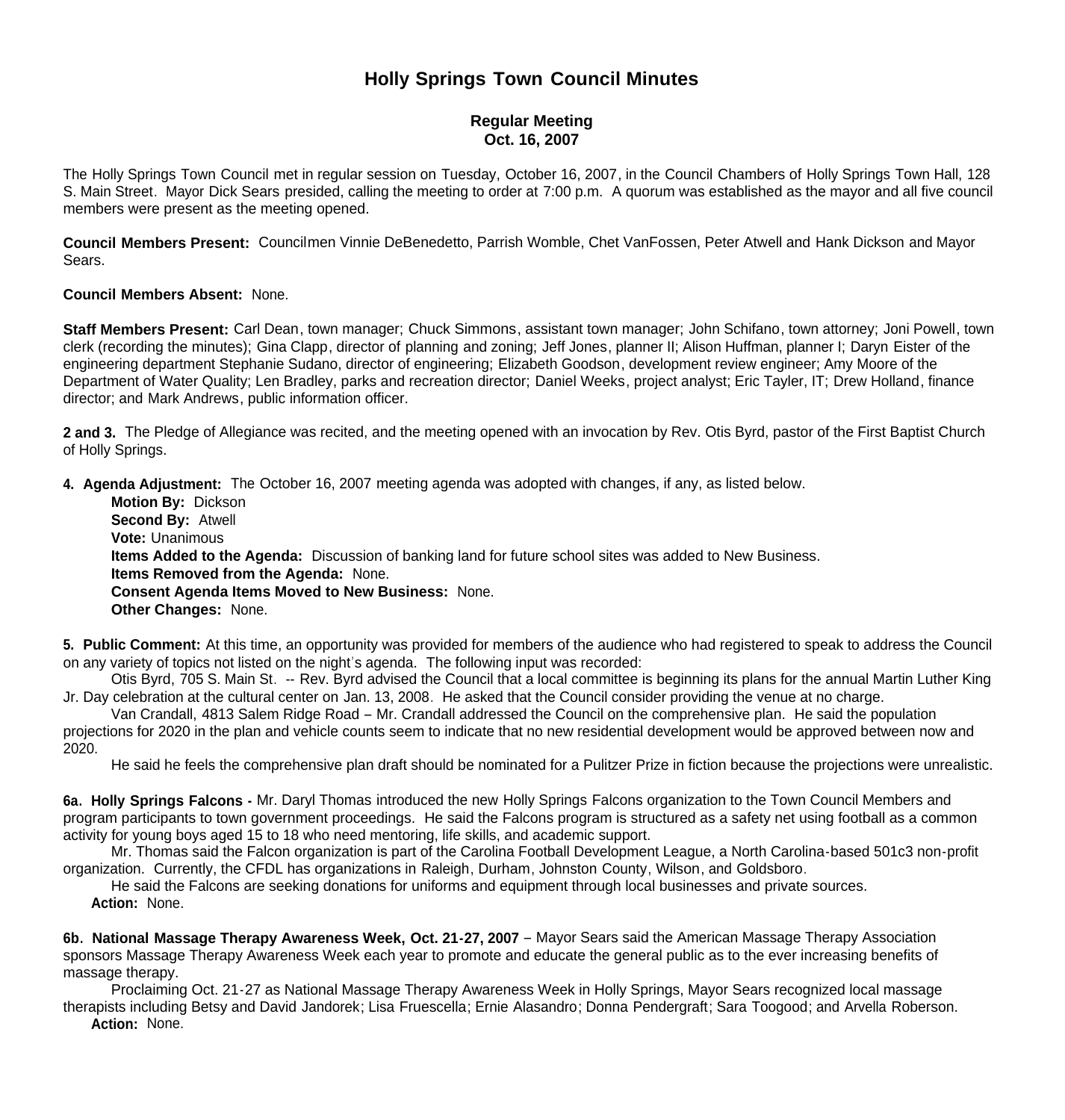**7a. Public Hearing: Special Exception Use Petition 07-SEU-08, 105 Stoneline Ct. –** Ms. Huffman said the Town has received a request from Jennifer Schindler requesting a special exception Use permit to allow a family childcare home at 105 Stoneline Drive.

 She said the total square footage of the home is 1,816 square feet, and the applicant proposes to use 325 square feet for the business. With that explanation completed, Mayor Sears opened the public hearing to accept sworn testimony and qualified evidence. Under oath administered by the Town Clerk, the following provided testimony to be recorded:

Jennifer Schindler, 105 Stoneline Drive – Ms. Schindler is the applicant and submitted her application into the record.

Councilman DeBenedetto asked how many children Ms. Schindler expected to care for in her home.

She responded that her intent was to keep four pre-school aged children plus her own children, although the law would allow her to keep up to three more children of school age.

There being no further testimony, the public hearing was closed.

 **Action #1:** The Council approved a motion to make and accept the following findings of fact to be recorded in the minutes for Special Exception Use Petition #07-SEU-08 for 105 Stoneline Court to allow for a family childcare home as submitted by Jennifer Schindler, most lately revised on 08/27/07.

- a. The proposed use will not be injurious to the public health, safety, comfort, community moral standards, convenience or general welfare;
- b. The proposed use will not injure or adversely affect the adjacent area:
- c. The proposed use will be consistent with the character of the district, land uses authorized therein, and the Town of Holly Springs Comprehensive Plan;
- d. The proposed use shall conform to all development standards of the applicable district (unless a waiver of such development standards is requested as part of the special exception use petition and approved as set forth above, in which case the proposed use shall conform to the terms and conditions of such waiver).
- e. Access drives or driveways are or will be sufficient in size and properly located to: ensure automotive and pedestrian safety and convenience, traffic flow as set forth in Section 7.09 – Pedestrian Circulation and Vehicular Area Design; and, control and access in case of fire or other emergency;
- f. Off-street parking areas, off-street loading areas, trash enclosures, trash pick-up and removal, and other service areas are located so as to be safe, convenient, allow for access in case of emergency, and to minimize economic, glare, odor, and other impacts on adjoining properties and properties in the general neighborhood;
- g. The lot, building or structure proposed for the use has adequate restroom facilities, cooking facilities, safety equipment (smoke alarms, floatation devices, etc.), or any other service or equipment necessary to provide for the needs of those persons whom may work at, visit or own property nearby to the proposed use;
- h. Utilities, schools, fire, police and other necessary public and private facilities and services will be adequate to handle the needs of the proposed use;
- i. The location and arrangement of the use on the site, screening, buffering, landscaping, and pedestrian ways harmonize with adjoining properties and the general area and minimize adverse impacts; and,
- j. The type, size, and intensity of the proposed use (including but not limited to such considerations as the hours of operation and numbers of people who are likely to utilize or be attracted to the use) will not have significant adverse impacts on adjoining properties or the neighborhood.

 **Motion By:** Atwell **Second By:** Dickson **Vote:** Unanimous

**Action #2:** Having made findings of fact that the project meets the requirements to be granted a Special Exception Use, the Council approved a motion to approve Special Exception Use Petition #07-SEU-08 to allow a family childcare home at 105 Stoneline Court as submitted by Jennifer Schindler, revised 08/ 27/2007.

 **Motion By:** Atwell **Second By:** Womble **Vote:** Unanimous

*A copy of Special Exception Use application 07-SEU-08 entered into the record by the applicant and addressing the findings of facts is incorporated into these minutes as addendum pages.*

**7b. Public Hearing: Development Plan Amendment 06-DP-09-A02, Main Street Square Element C, D & E –** Ms. Huffman said the developer of Element C, D & E of Main Street Square Planned Unit Development (PUD) is requesting an amendment to the multi-family, mixed use and commercial development plan. The primary housing type permitted in this district, according to the PUD master plan, is multi-family apartments and mixed use with condos above commercial uses.

 She said the central location within the PUD is comprised within Element C, D, and E, the Neighborhood Center District. Overall, the central element within this PUD will provide services to the residents, creating a pedestrian-friendly atmosphere helping to cut down of the amount of vehicular traffic.

Ms. Huffman said the applicant is requesting an addition of 8 apartment units to Buildings 15 and 16; a combination of buildings 13 and 14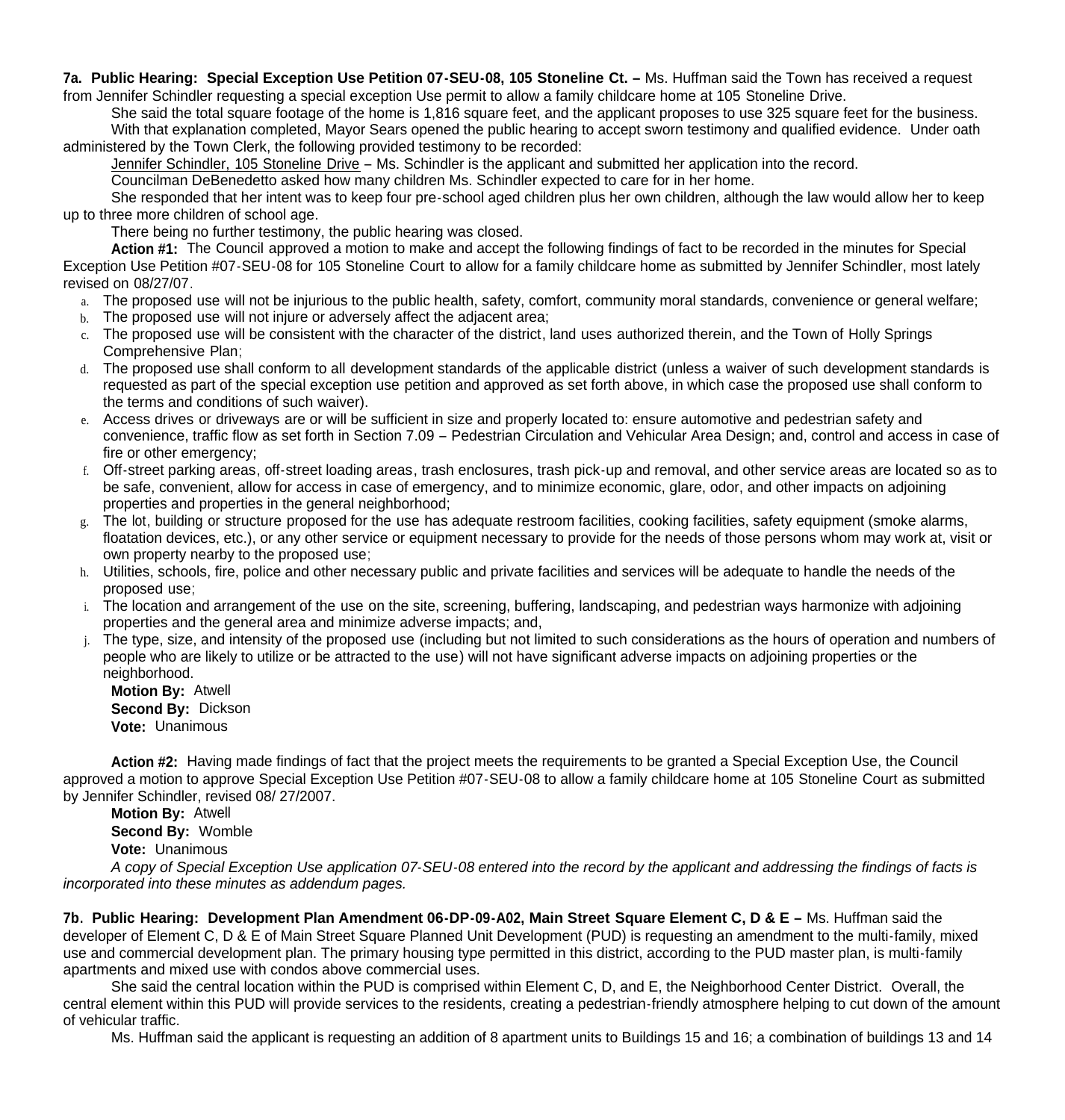into one building, now labeled as Building 13; a reduction in the civic space; and an addition of 12 condo units.

 She said the previously approved live/work units are being revised to an office building. A major amendment is required due to the addition of residential units, she added.

Calvin Cochran, 110 N. Boylan Avenue – Mr. Cochran addressed the Council saying he would be glad to answer in any questions.

Councilman Atwell asked why the applicant wants to combine Buildings 13 and 14.

He responded that the combination would promote pedestrian activity.

Councilman Atwell said his impression is that the approved building elevations seem more attractive than the proposed elevations for Building 13.

Mr. Cochran said the scale of the two comparison drawings may make the approved elevations look different, but the same architectural detail is used.

With that explanation completed, Mayor Sears opened the public hearing to accept input. The following comments were recorded: None. There being no further input, the public hearing was closed.

 **Action:** The Council approved a motion to approve Development Plan Amendment #06-DP-09-A02 for Main Street Square Element C, D and E as submitted by Bass Nixon and Kennedy, Inc. Consulting Engineers, project number 05904000, dated revised 09/06/2007 with the following condition:

1. All previously approved conditions of approval for Main Street Square Element C, D and E applies to this plan.

 **Motion By:** Womble **Second By:** Atwell **Vote:** Unanimous.

**8. Consent Agenda:** The Council approved all items on the Consent Agenda following a motion by Councilman Dickson, a second by Councilman Atwell and a unanimous vote. The following actions were affected:

8a. Budget Report - The Council received a report of FY 2007-08 budget amendments #13 through #24 approved by the town manager.

8b. Budget Amendments, \$389,200 and \$434,400 – The Council adopted amendments to the FY 2007-2008 budget to allocate funds for projects not yet completed from the prior budget year. C*opies of the budget amendments are incorporated into these minutes as addendum pages.*

 8c. Resolution 07-37 – The Council adopted Resolution 07-37 urging a safe and courteous Halloween. A c*opy of Resolution 07-37 is incorporated into these minutes as an addendum page.*

8d. Budget Amendment \$28,000 - The Council approved contracts with Time Warner Cable and Embarq and adopted budget amendments for the relocation of utilities for the Bass Lake sidewalk project. *Copies of the budget amendments and contracts are incorporated into these minutes as addendum pages.*

 8e. Budget Amendment, \$6,000 – The Council adopted an amendment to the FY 2007-08 budget in the amount of \$6,000 for the purchase of oversized water meters. A c*opy of the budget amendment is incorporated into these minutes as an addendum page.*

**9. Main Street Enhancement Project Schematic** – Ms. Sudano said that at the Oct. 2 Town Council meeting, Council directed staff to make the following modifications to the Main Street Enhancement Project schematic: remove the islands/chicanes from the street layout and extend the widened sidewalk and landscape area down from the Baptist Church property as far south as possible, across part of the Village Office Condos. Council also directed staff to revise the Center Street layout to show parallel parking and wider sidewalk.

Ms. Sudano said the amended drawing was emailed out to council members and comments were received. With those comments, Ms. Sudano said that two more options were drawn. Option 1 would cost approximately \$375,000; Option 2 would be estimated to cost more than \$500,000.

 Ms. Sudano noted that the Option 2 design would not be able to provide the illustrated angled parking as presented, but parallel parking would be possible within the existing road right of way. The property owner, she said, is not amenable to providing the additional right of way for the angled parking.

 **Action:** The Council approved a motion to endorse the proposed Main Street Enhancement Option 1 schematic that would provide parallel parking on Center Street on the Mims Town Square side of the street and a meandering sidewalk between the Holly Springs Baptist Church parking lot and Main Street and to authorize staff to proceed with the project.

## **Motion By:** Womble

## **Second By:** Atwell

 **Vote:** The motion carried, following a 4-1 vote. Councilmen DeBenedetto, Womble, Atwell and Dickson voted for the motion. Councilman VanFossen voted against the motion.

**10a. Utley Creek Wastewater Treatment Plan Expansion –** Ms. Sudano explained that on Sept. 12, the Town received bids on the Utley Creek Wastewater Treatment Plant Expansion to 6 million gallons per day. The bids were within 5% of the consultant engineer's opinion of cost. T.A. Loving is the low bidder, she reported.

 She said the consultant engineer's recommendation, and staff's recommendation, is to award the construction of this project to T.A. Loving in the contract amount of \$24,860,000, with the condition that project financing from CG&L be finalized.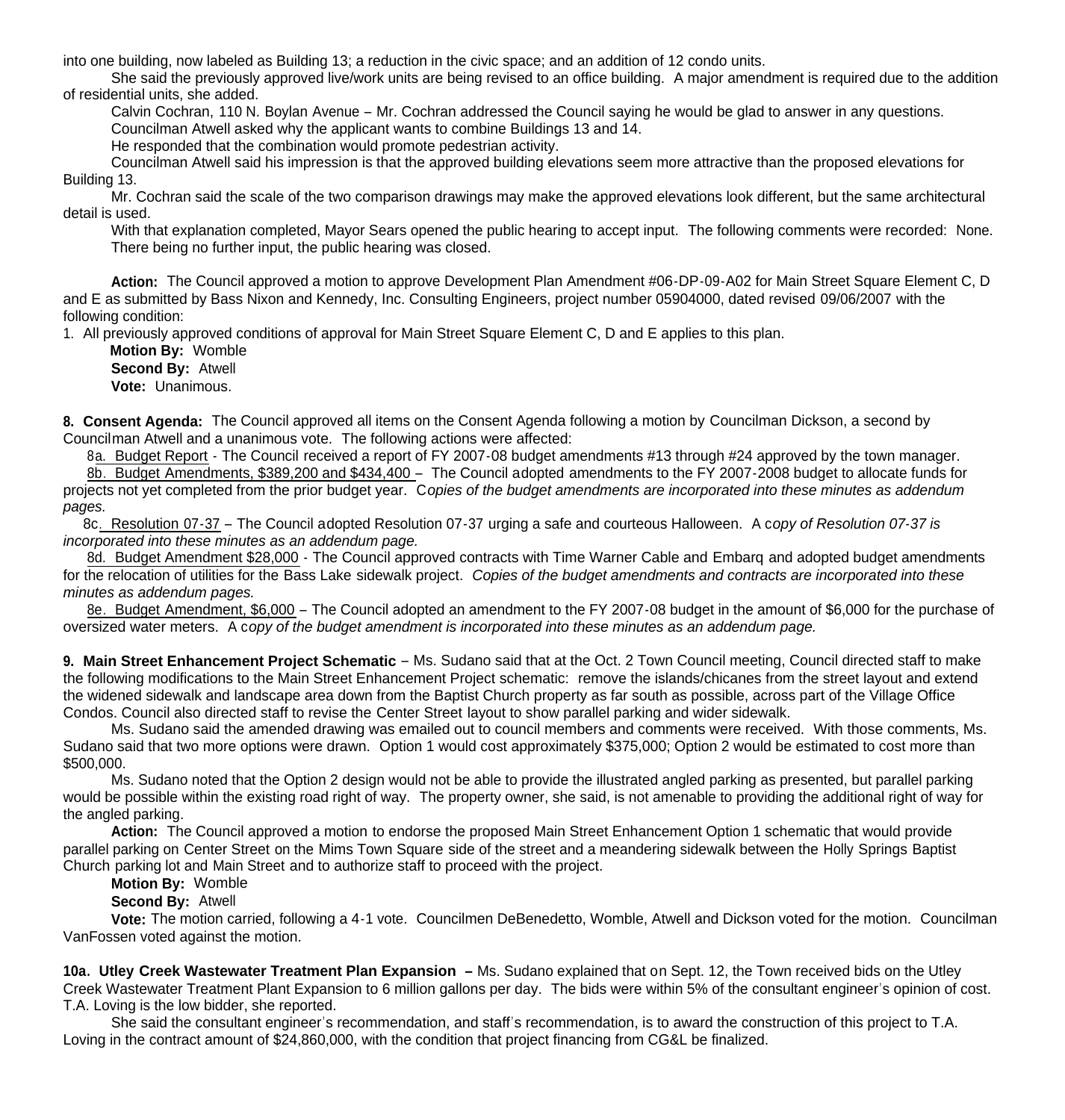Ms. Sudano said that in addition, approval of a 5% contingency for construction (\$1,242,647) is recommended, for a total construction cost of \$26,102,647.

She said construction is to begin in November of this year and will last for 24 months.

 **Action:** The Council approved a motion to award a contract to T. A. Loving in the amount of \$24,860,000, conditional upon final CG&L Loan approval, for the construction of the Utley Creek Wastewater Treatment Plant expansion.

 **Motion By:** Atwell **Second By:** Dickson **Vote:** Unanimous.

 **Action:** The Council approved a project budget of \$26,102,647, which includes a 5% project contingency, for construction of the Utley Creek Wastewater Treatment Plant expansion.

 **Motion By:** Atwell **Second By:** Dickson **Vote:** Unanimous.

 **Action:** The Council adopted an amendment to the Utley Creek Wastewater Treatment Plant expansion project budget in the amount of \$10,195,000 to assign revenues.

 **Motion By:** Atwell **Second By:** VanFossen **Vote:** Unanimous.

**10b. Veterans Park** – Mr. Bradley explained that the Veterans Park master plan was approved with approximately 25 parking spaces. A neighbor of the park complained that the parking may negatively impact his property, and the parking was resituated on the plan to minimize negative impacts for neighboring property.

In May the removal of the existing structure was brought before the Council to be replaced by a picnic shelter. At that time, the Council approved demolition of the building and construction of a picnic shelter. The plan showing the new picnic shelter showed a reduction in parking spaces to 14 parking spaces. It was the assumption of the town manager and staff that the consensus of the Council in May was that the illustrated parking was amenable to the Council.

Councilman Dickson explained that he asked that the plan be brought back to the Council because he feels it would be better to place a small interior parking lot in the park rather than on-street parking. He said he voted for the picnic shelter but did not feel that the parking was part of that approval.

 He said both Planning and Engineering reviewed parking and decided that fewer spaces would be ample and should meet parking needs. The number of spaces was reduced to about 12-14 spaces.

 Mr. Bradley noted that it has been mentioned that off-street parking may be more appropriate. The park is 10 acres in size with 7 of those acres in the pond and more in the buffer areas. There is about ¼ of an acre in an area that could be used for parking. Use of this area though, would eliminate any consideration for a playground or grassed play area, would raise the cost of providing parking, and would require much more impervious surface.

 He said Parks and Recreation has worked with the Bass Lake Draft House in fundraising efforts to provide funds over the next five years for the construction of a playground at the park. Use of this area for parking would eliminate the purpose of these efforts.

 He said it may be suggested that parking is not necessary at the park. With the programming planned, such as picnicking, fishing, walking and fitness equipment, Veterans Park will become a popular destination for all Holly Springs residents and not just residents of the subdivision. Without parking spaces there will be parking along neighborhood streets, causing potential conflicts.

 Councilmen Dickson and Atwell both suggested an adjustment that would place the parking interior to the site. After discussing a number of scenarios, a satisfactory plan was suggested. The Councilmen suggested providing a thin strip of landscaping and trees along the roadway and then (where the trees are shown on the master plan sketch) place a drive-through/drop off/angled parking area in that location. Basically, the change would mean swapping the location of the parking area and the trees shown on the plan.

This solution would maintain as much of the green space and park area as possible.

Mr. Bradley said he would like to see drawings of the idea.

**Action:** The Council approved a motion to direct staff to reevaluate the parking at Veterans Park to include the design adjustment discussed.

**Motion By:** Atwell

**Second By:** Dickson

 In discussion, Councilman Womble commented that Mr. Bradley did not seem enthusiastic about the proposal. He asked his opinion on the suggestion.

 Mr. Bradley said he could not say for sure because he would have to look at the plans redrawn. He said he felt it would not be the optimal solution.

**Vote:** The motion carried following a 4-1 vote. Councilmen DeBenedetto, VanFossen, Atwell and Dickson voted for the motion.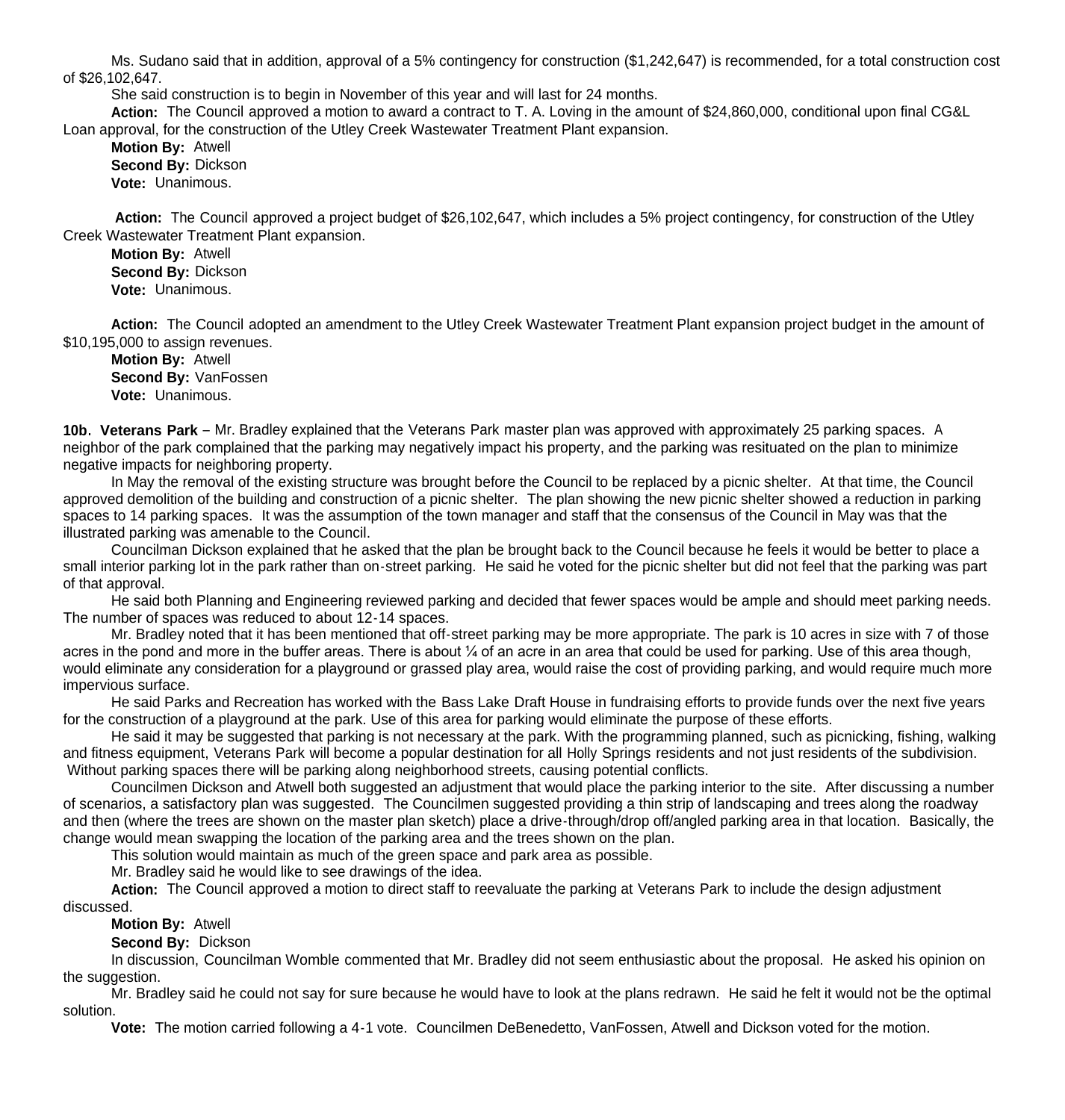Councilman Womble voted against.

**10c. Land Banking for Schools -** Councilman Womble said that he has found that it takes approximately two years to build a school from the time the land has been purchased. He said he had spoken with Wake County Public School System Board of Education Chairman Rosa Gill, and she agreed that for Holly Springs to get the needed schools for the projected 12,000 additional children that are anticipated, the Town should do the same things the town has done in the past, namely assist the school system in obtaining property.

 He said that his request is to ask the Town Council to join him in agreeing to have the town explore buying and banking land for schools at today's fair market value. In turn, the Wake County Public School System can purchase the land from the town to build schools as soon as possible.

 Councilman Womble would also suggest a policy that when the Wake School System purchases property that an agreement be entered that would ensure that Holly Springs children will always be given first priority in attending these new schools.

Councilman Womble requests a motion to direct staff to implement a plan; however, staff would suggest that first a plan should be devised by the Town Council. A list of topics that would need to be addressed include: funding, Wake County Public School System requirements for land (what are school site criteria?); what guarantees would the town have that the school system would purchase the property; and what adjustments would need to be made in the CIP to accommodate this type of funding (what projects are put on hold?). This topic seems to require more information than is currently available and probably would be well suited for a workshop setting, if the council desires.

Councilman Womble moved that the town explore banking land for future school sites. Councilman DeBenedetto seconded the motion.

Councilman Dickson noted an article in today's N&O that the school system prefers selecting its own property. He reported that the school system selects property within walking zones so the town would need to know the school system's criteria.

Councilman Atwell asked Ms. Clapp what the town does currently to ensure future school sites.

Ms. Clapp reported that the town works with the school system's land purchasers in giving them the town's growth pattern from which the WCPSS identified in the comp plan areas for school sites.

Councilman VanFossen said he was all for it but he feels it should be a fall retreat topic to hash out more details regarding funding, legal issues, etc.

Councilman Atwell said if the town is going to bank land, the town also should be looking at park land that the town will own. He expressed concern that a motion sets policy, de facto. He added that he has a little concern about how the motion is being worded, but he totally is in favor of getting more information.

Councilman VanFossen asked Councilman Womble if he would amend his motion that it be a topic of a fall retreat.

Councilman Womble said he wanted the Council's approval to pursue specific properties.

Councilman VanFossen explained that Councilman Womble could do so without a motion of the Council.

The original motion failed following a 2-3 vote. Councilmen DeBenedetto and Womble voted for the motion. Councilmen VanFossen, Dickson and Atwell voted against.

Councilman Atwell added that he agrees in concept, but he would suggest that the topic be aired in a workshop information with more information provided about school system criteria, funding and legal issues. He added that Councilman Womble should feel free to go on out and make contact with property owners as he proposes.

Councilman Atwell stressed that he endorses Councilman Womble's concept.

**11. Other Business:** Councilman Atwell expressed that it is a loss for the town due to the retirement of Thomas Tillage; he also commended staff and the citizen steering committee for creation of the Comprehensive Plan update.

 Councilman Womble asked the town manager to explore installation of stop signs at the intersection of Ballentine Street and Avent Ferry Road.

Councilman VanFossen thanked staff for the crosswalk on Bass Lake Road at the park.

**12. Manager's Report:** Mr. Dean reported that the City of Raleigh established a Stage 1.5 in response to drought conditions: no outdoor watering with automatic sprinklers or irrigation system; no irrigation permits; and no vehicle washing. He added that hand-held and low-drip irrigation are allowed, as is water use for dust control and compaction.

 He reported that Holly Springs is using 79% of its capacity from Harnett County and only 21% of what the town can get from Raleigh. He estimated that the Town decreased its water usage 29% since September.

 The Council's consensus was to enact the same restrictions as what Raleigh is doing, even though the town has two water sources. Effective Nov. 1, the Council directed, the Town of Holly Springs would enact Stage 1.5 water restrictions.

**13. Closed Session:** None.

**14. Adjournment:** There being no further business for the evening, the October 16, 2007, meeting of the Holly Springs Town Council was adjourned following a motion by Councilman Atwell, a second by Councilman DeBenedetto and a unanimous vote.

Respectfully Submitted on Tuesday, January 15, 2008.